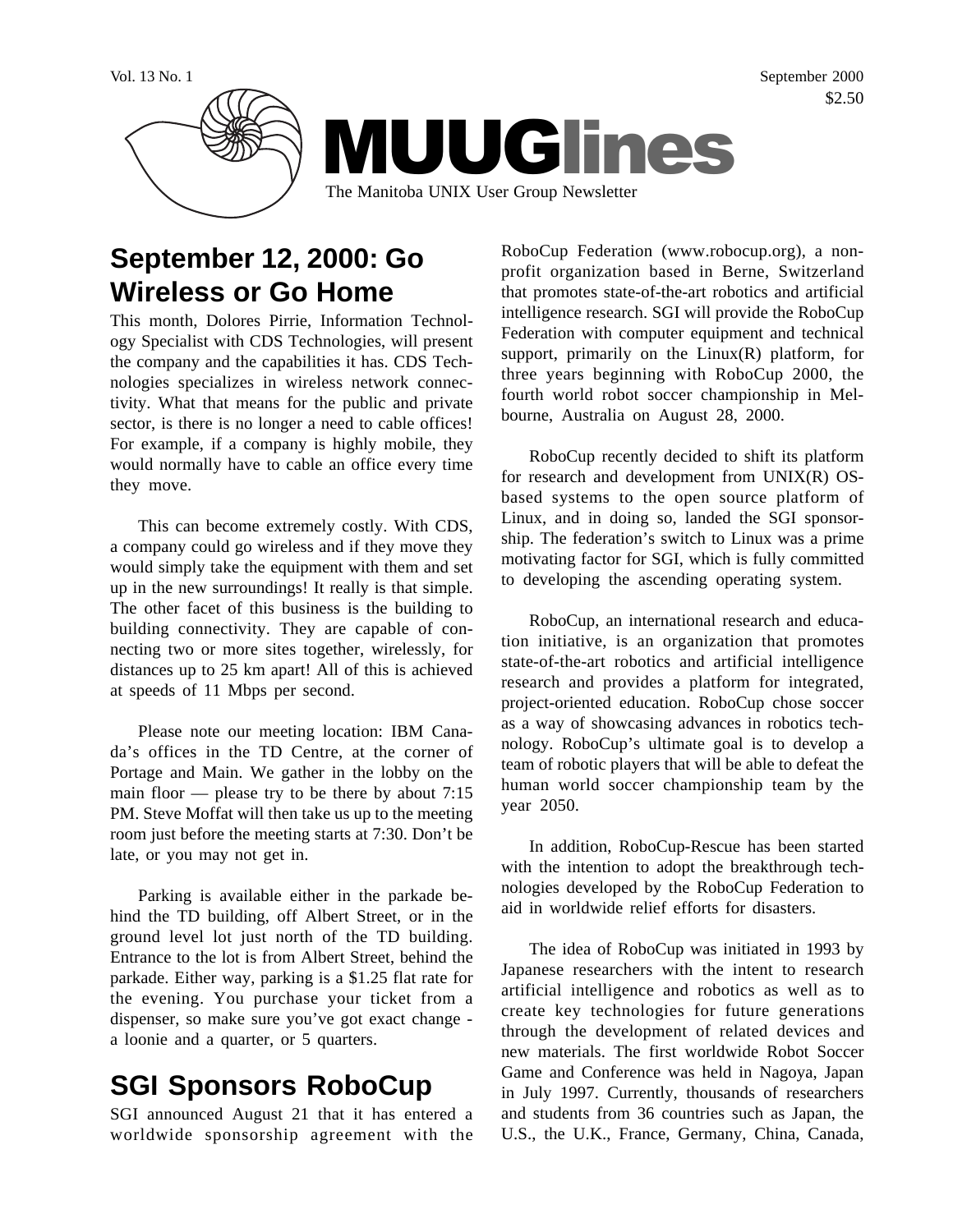Australia, Russia and Italy are participating in various projects organized by the RoboCup Federation. National committees have been established in more than 10 countries, including Japan, the U.S., Scandinavia, France, Germany, Italy and Singapore.

## **Open Source Initiative Rejects DVDCCA Defamation**

The DVDCCA states in its brief at <http:// cryptome.org/dvd-v-521-opq.htm>:

"Defendant Pavlovich is a leader in the socalled "open source" movement, which is dedicated to the proposition that material, copyrighted or not, should be made available over the Internet for free."

This claim is both incorrect and defamatory. The Open Source Initiative, a 501(c)3 non-profit organization that is the custodian of the Open Source Definition and widely recognized in the open source community for its educational and advocacy work on behalf of the that community, takes the strongest possible exception to it.

We in the open source movement respect copyright; in fact, we use copyright law to underpin the licenses that define the social contract of our community. The basis of Matthew Pavlovich's work, and of our community's opposition to the DVDCCA lawsuit, lies in that social contract; a belief, founded in both engineering pragmatics and ethical conviction, in the \*voluntary\* sharing of program source code and the \*voluntary\* renunciation of secrecy.

The core principles of open source are transparency, responsibility, and autonomy. As open source developers, we expose our source code to constant scrutiny by expert peers. We stand behind our work with frequent releases and continuing inputs of service and intelligence. And we support the rights of developers and artists to make their own choices about the design and disposition of their creative work.

The results of this policy of openness can be seen in the enormous public benefit that has come

through the open-source movement's works: the World Wide Web, the core software of the Internet itself, and the Linux operating system.

While we advocate the full disclosure of code, and we support Matthew Pavlovich's right to reverse-engineer proprietary technology in order to permit Linux users to play DVDs that they legally own on machines they legally own, we oppose piracy and reject as a prejudicial falsehood the DVDCCA's attempts to tie the open source community to copyright violation.

Issued by and for the Board of Directors of OSI by Eric S. Raymond, President 28 August 2000

### **Caldera and SCO: First Steps**

#### *A Linux and UNIX Marriage?*

Caldera Systems, Inc., a "Linux for Business" leader and the Server Software Division of SCO (Nasdaq: SCOC) announced a joint initiative to combine and offer Linux and UNIX server solutions and services worldwide.

The new offerings, announced August 21 at Forum2000, include the Linux Kernel Personality for UnixWare 7 — the first technology developed to bring UnixWare 7 into the Linux business market. Also announced today is Enterprise Support Services, SCO's worldwide support program designed to meet the business and time-critical requirements of enterprise customers.

These offerings fall under the umbrella of the Open Internet Platform (OIP) which combines Linux and UNIX server solutions and services. The OIP provides commercial customers and developers with a single platform that can scale from the thinnest of clients to the clustering needs of the largest data centre. The Open Internet Platform combines the robust scalability of the UNIX system with the low-cost, developer-accepted Linux operating system.

"With Caldera's pending acquisition of the SCO Server Software and Professional Services divisions, we already see some progress in the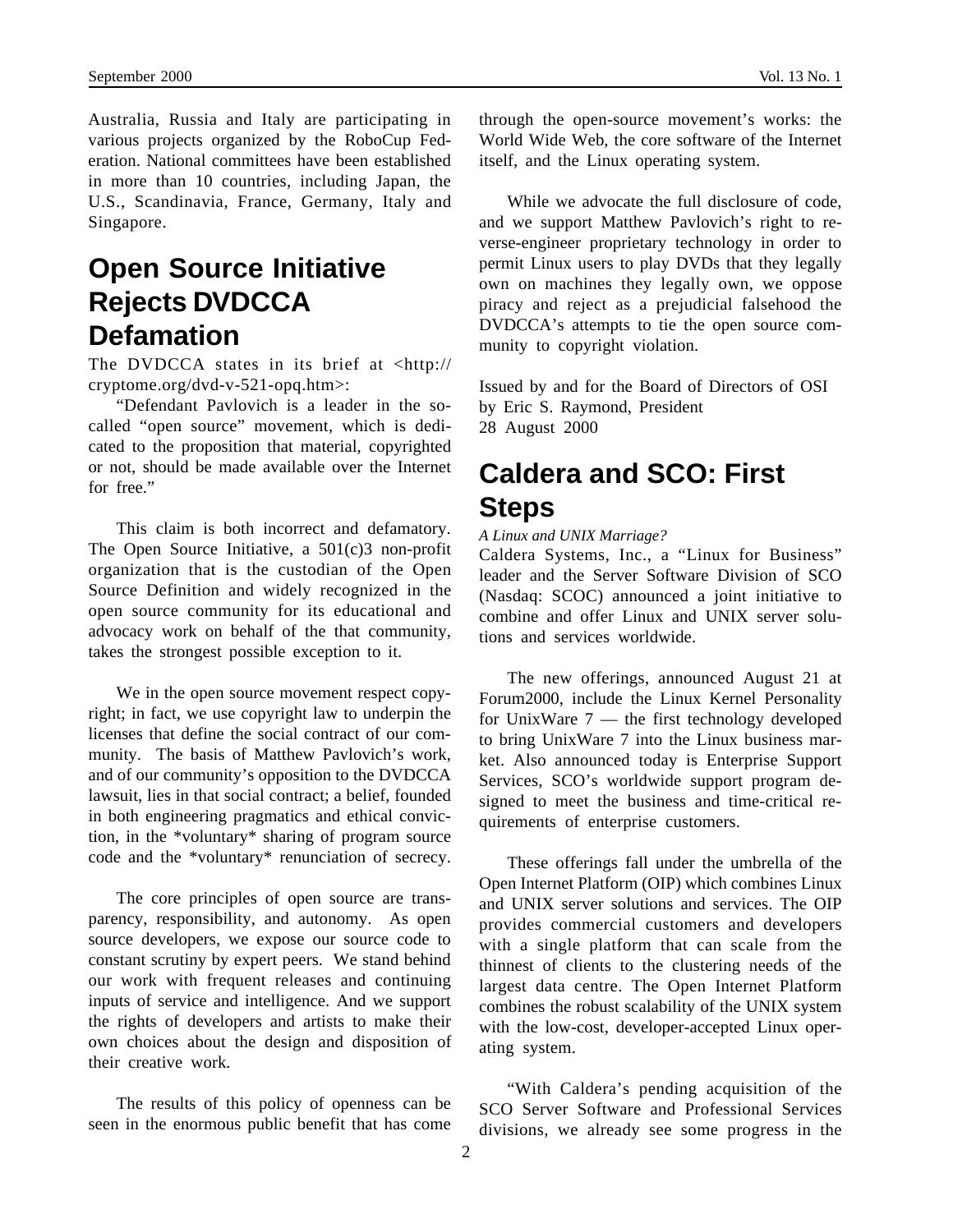integration of our technologies," said Ransom Love, CEO, Caldera Systems, Inc. "We believe that the combined strengths of Caldera and SCO are key in offering powerful Linux and UNIX solutions to the enterprise."

### **New Bynari Tradeserver**

Bynari Inc, a relative newcomer to enterprise messaging and supplier of software for e-mail application service providers (ASPs), has announced the availability of its TradeServer product, based on Linux and Internet Standard Messaging and Collaboration tools.

The new Server joins Bynari's line-up of mail clients for Linux and UNIX workstations. Bynari designed its client line to unify enterprises using diverse platforms such as Linux, Sun's Solaris(TM), HP UX, IBM's AIX and Microsoft NT(R).

TradeServer provides another Linux alternative to costly proprietary software such as Microsoft Exchange(R), moving Linux another step closer to challenging Windows for the Corporate Desktop.

Bynari's TradeServer enables enterprises to enjoy the advantages of an enterprise messaging and collaboration system without high up-front hardware and software capital expenses. For example, TradeServer Application Providers can seamlessly and rapidly migrate clients from their current platforms to a hosted platform. The new Linux Server extends a provider's ability to help customers overcome the challenges of installing, operating, maintaining and managing comprehensive messaging systems.

"Our business model allows small to medium size ISPs the ability to host  $Outlook(R)$  clients for a minimal cost while providing robust, scalable and reliable service found in the Linux server line," says Tom Adelstein, CEO of Bynari Inc. "Anyone can download the server from an Internet site and purchase it after a 30 day trial from Tucows for less than \$600 without any per seat charges. Meanwhile, Outlook(R) users can enjoy messaging and collaboration as usual but with the addition of the Linux and UNIX workstations."

Another Bynari product, TradeXCH, provides UNIX and Linux users with access to Microsoft Exchange(R) services. TradeXCH allows those users to access the global address book, calendars and various e-mail protocols previously open to Windows clients only.

Bynari bundles TradeServer with an Open Source client which can be compiled on any UNIX, Linux, Windows or Macintosh workstation. Bynari includes the client in the Server's \$600 price. The Client may be used freely. Bynari developed their Open Source TradeClient at VA Linux's (Nasdaq:LNUX) Sourceforge.net where thousands of Linux developers have joined together to create the largest known Open Standards laboratory in the world.

## **Fun With BSD!**

*Loki and BSDI Partner for FreeBSD Games Loki to Certify Games for Use with Linux Compatibility Features*

Loki Software, Inc., the leading publisher of bestselling games for the Linux operating system, recently announced a strategic alliance with Berkeley Software Design, Inc. (BSDI), the foremost supporter of the FreeBSD Project.

Loki introduced fully-supported, shrinkwrapped commercial games to the Linux community in 1999. While Loki has released Alpha and PPC versions of their games whenever technically feasible, FreeBSD users had been left to their own devices to make the games function on their opensource operating system of choice.

Through this new partnership, Loki and BSDI will work together to ensure Loki's gaming titles are compatible with FreeBSD using the Linux-compatibility features. Certified games on this configuration will be fully-supported by Loki.

"Many people do not take games seriously, and this is a mistake," said Jordan Hubbard, Vice President, Open Source Solutions. "Availability of Loki's industry leading line up of Linux games is a huge win for us, as we realize full well that games drive a large part of the overall acceptance of any operating system, even a serious operating system like BSD<sup>"</sup>